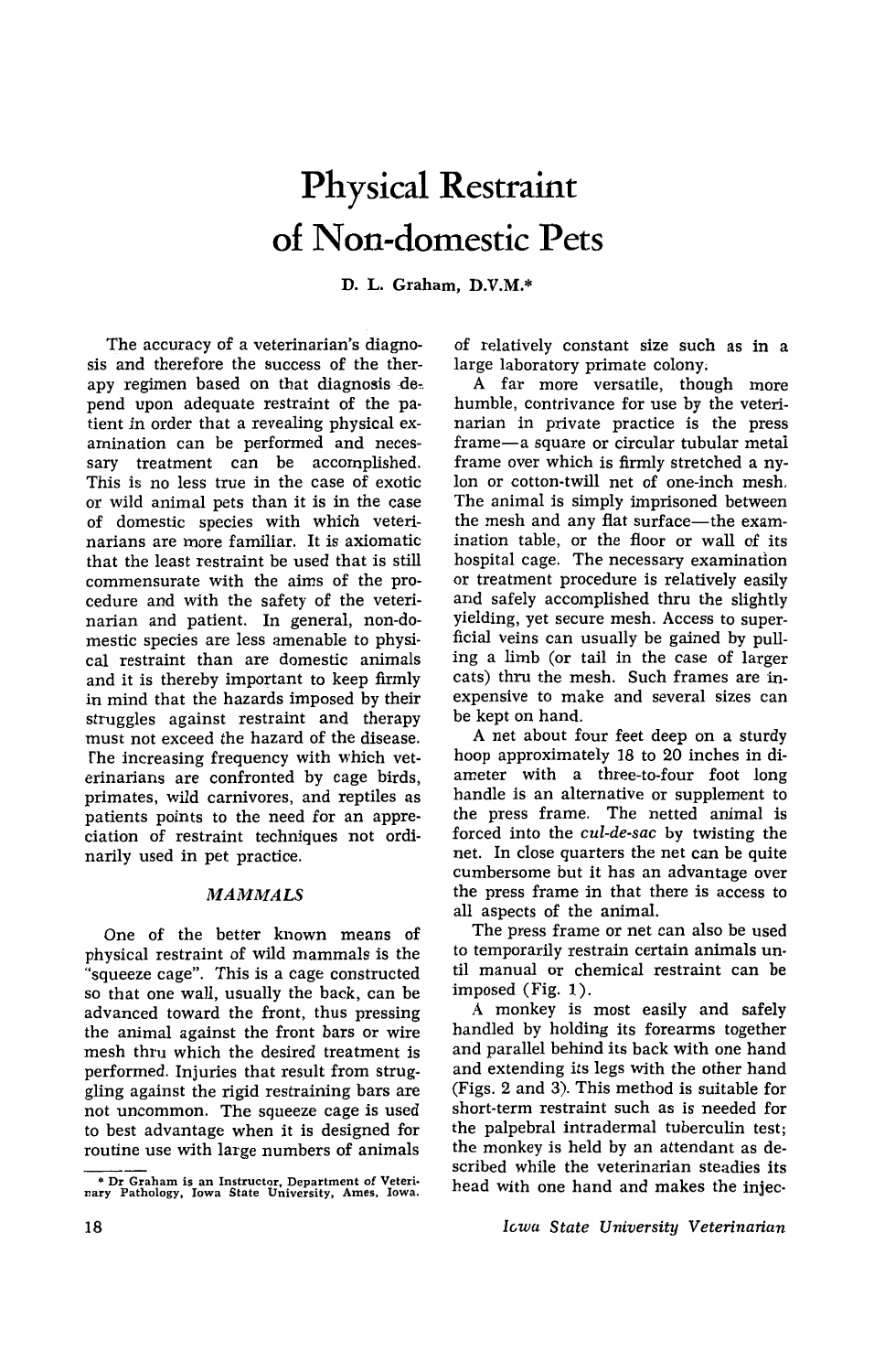

Figure I. Examination of monkey in net.



Figure 2. Manual restraint of monkey.

*Issue, No. 1, 1970* 19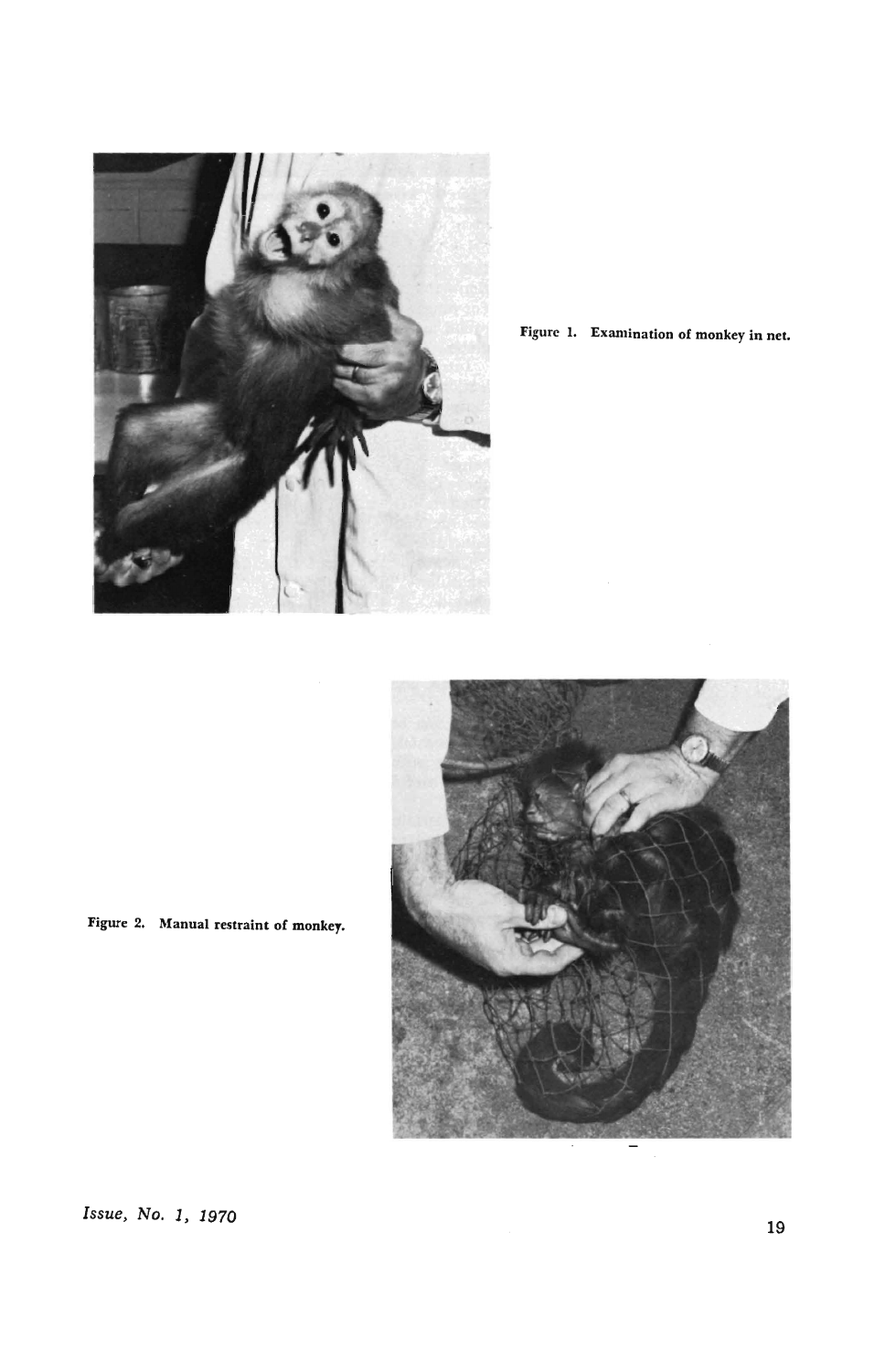

Figure 3. Examination of manually restrained monkey.

tion with the other hand. A note of caution-the needle should be kept as parallel (or tangential) to the surface of the upper eyelid as possible to avoid puncturing the globe.

Intravenous injection into, or blood collection from either the saphenous vein (on the posterior surface of the gastrocnemius muscle mass) or femoral vein are best accomplished using two attendants. One helper holds the arms (as described above), another holds both legs and tail. The veterinarian is free to prepare the site, occlude the vein, and perform the venipuncture.

Chemical restraint by means of intramuscularly injected phencyclidine hydrochloride\* is the technique of choice for more prolonged restraint and sedation of primates such as is required for bandaging of wounds, coaptation of fractures, and serial radiographic procedures.

In general, the wild carnivores can be physically restrained by the same methods used on obstreperous dogs and cats with the press frame and net being very useful pieces of equipment.

It should be borne in mind that certain nutritional bone diseases (rickets and/or secondary hyperparathyroidism) are common in pet carnivores, especially exotic cats, and in New World monkeys. There is the possibility of inducing pathological fractures in such animals, so the incautious use of excessively forceful restraint methods is to be avoided.

### *BIRDS*

Restraint methods for pet birds vary with the species depending upon its size and its ability to inflict injury with either its bill or feet.

Budgerigars and canaries are most efficiently restrained with the bare hand for routine examination and treatment procedures. Perches and other impedimentia should be removed from the cage. The bird can be cornered or trapped against the side or bottom of the cage and is grasped with the bare hand. A righthanded person should position the bird in dorsal recumbancy upon the palm of the left hand with the head and neck restrained either between the index and middle fingers or between the thumb and index finger. The body and wings are gently enclosed by the other fingers (Fig. 4). With slight modifications of this position the wings and legs can be individually extended and examined, the bill and nails can be trimmed, and pectoral intramuscular injections, oral medication, crop intubation, abdominal palpation, and other such procedures can be performed.

For jugular venipuncture, the bird should be rotated into strenal or left lateral recumbancy upon the palm (the right jugular vein is generally larger and more accessible than the left). The head is extended between the index and middle fingers. A featherless zone extending

*Ic.wa State University Veterinarian* 

<sup>\*</sup> Sernylan, Parke-Davis & Company, Detroit, Michigan.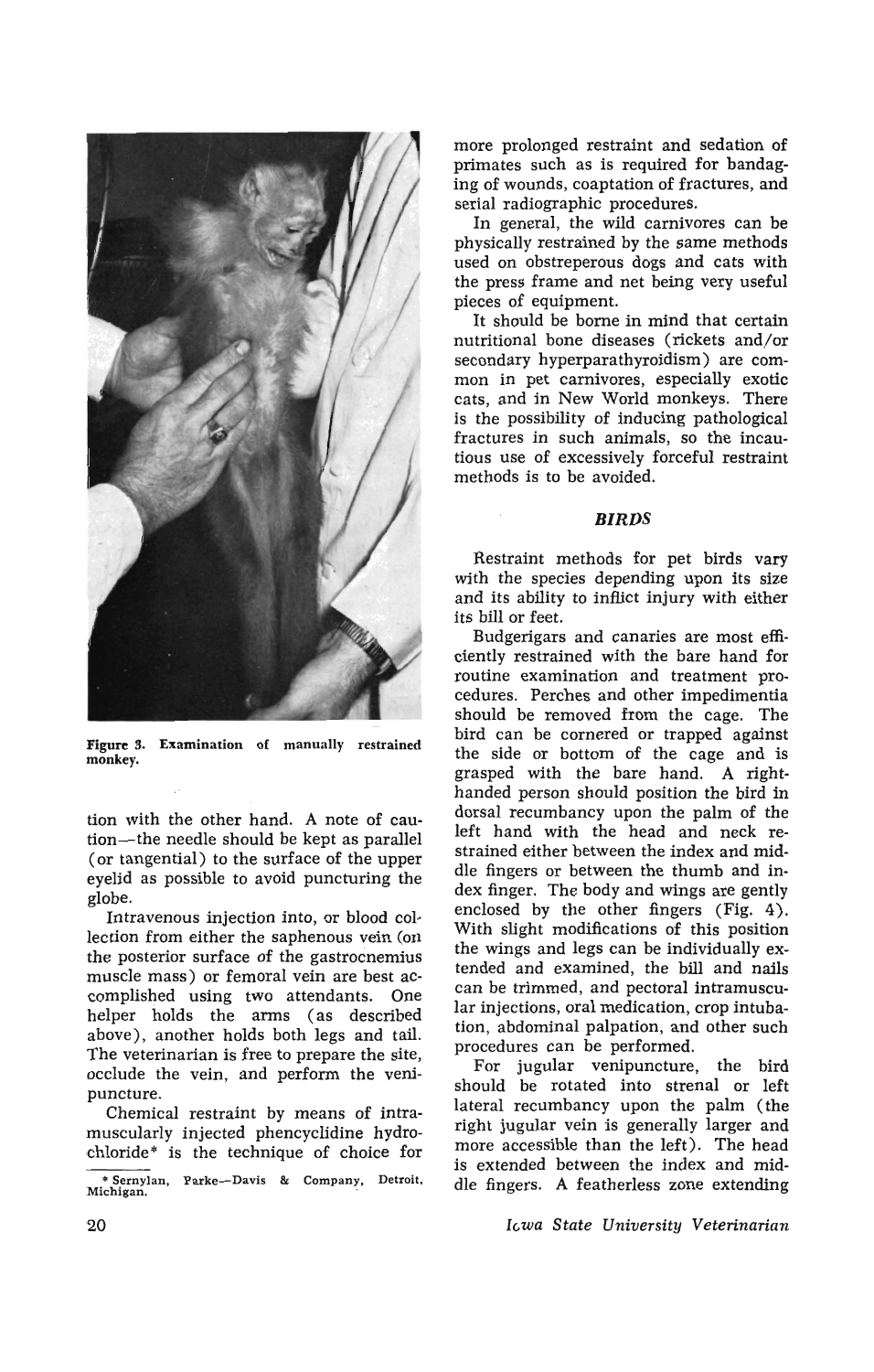

Figure 4. Manual restraint of a small bird in dorsal recumbancy.

along the dorso-Iateral aspect of the neck can be found by gently blowing upon and separating the feathers. Swab the area lightly with alcohol and the jugular vein will be seen subcutaneously; it can be entered by pointing the needle either anteriorly or posteriorly, according to the preference of the operator (Fig. 5).

Light leather gloves are useful to protect against the somewhat stronger bills of small parrots, love birds, and cockatiels.

Larger parrots and macaws have amazingly strong bills and feet necessitating the use of sturdy leather gloves and a cloth shroud in which the bird can be wrapped and held by a competant assistant. Birds of prey used for falconry generally are equipped with leather straps (jesses) on each leg to prevent escape and can be rendered reasonably calm thru use of a suitable hood provided by its owner. The hooded bird, standing on its owner's gloved



Figure 5. Small bird restrained in sternal recumbancy for jugular venipuncture. **Issue, No. 1, 1970 21**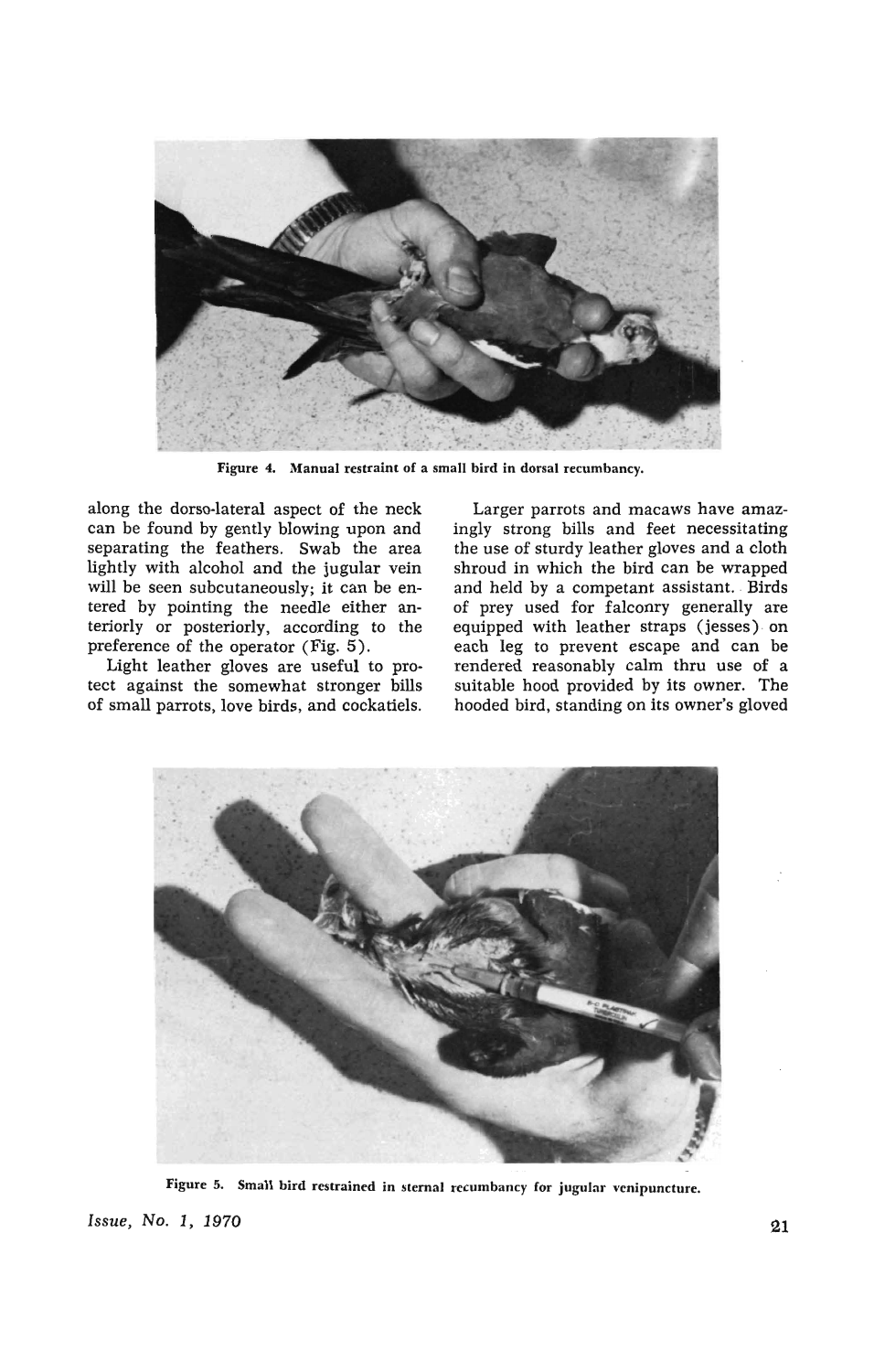fist is approached from behind and grasped with both hands. The handler's thumbs are parallel and lie along the dorsal midline; his fingers encircle the body, thus imprisoning the wings. The birds legs should be flexed so that the femorotibial joints are enclosed with the body and the tarso-metarsi and feet should project between the handler's ring and little fingers (Fig. 6).

For jugular venipuncture, the larger birds are held in left lateral recumbancy by an assistant and the head is enclosed and extended by the thumb and last three fingers of the left hand. The featherless zone over the right jugular vein is located and swabbed with alcohol. The left index finger compresses the vein as far posteriorly as possible and venipuncture is performed with the needle directed posteriorly by the right hand (Fig. 7). Alternate, but generally less convenient sites for venipuncture are the left jugular vein and the wing vein on the medial aspect of the elbow joint. Figure 6. Manual restraint of large bird.





Figure 7. Jugular venipuncture in a large bird.

22 *hwa State University Veterinarian*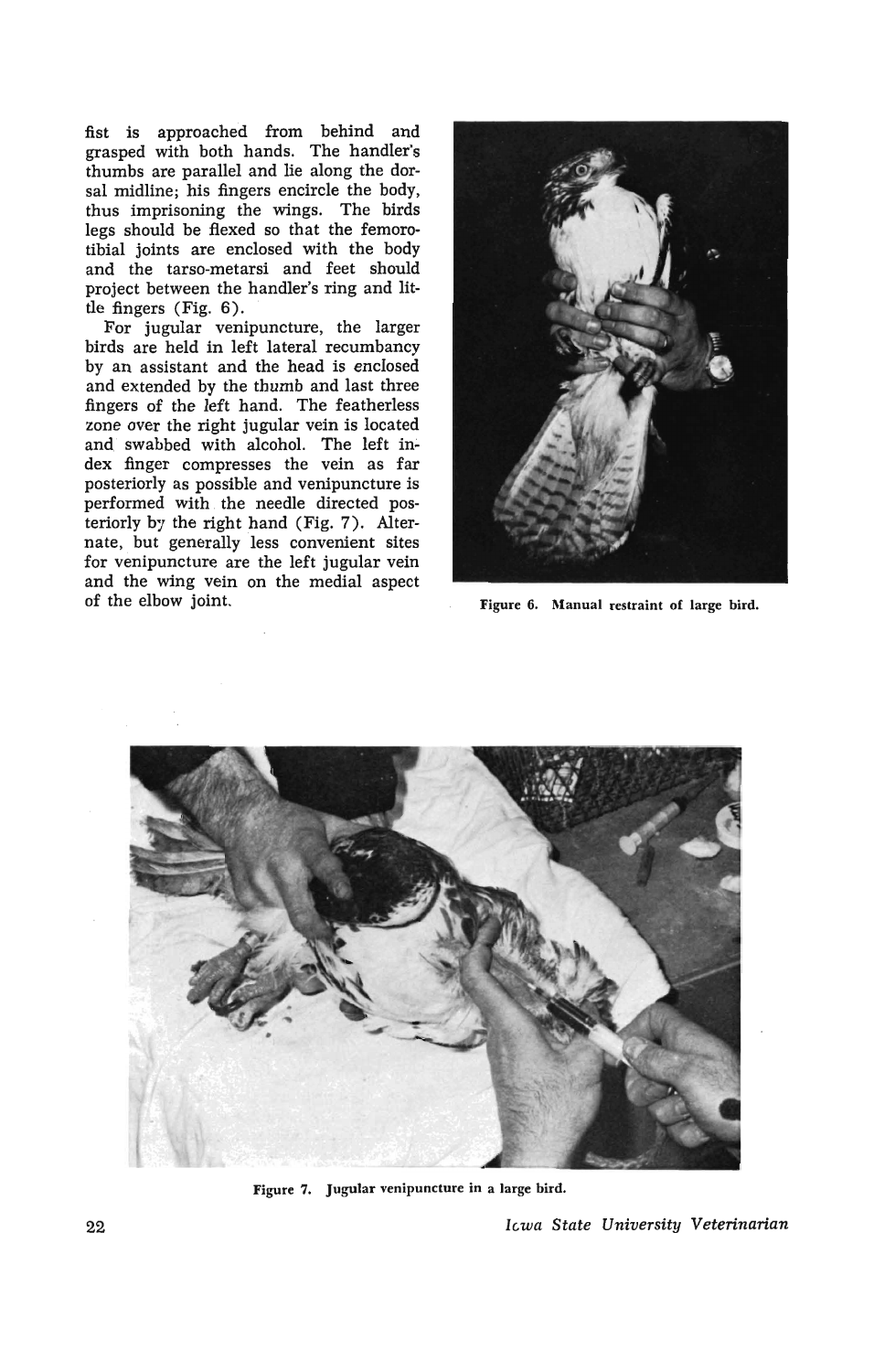### *REPTILES*

Representatives of each of the four major orders of reptiles (snakes, lizards, turtles and tortorses, and crocodilians) are occasionally kept as pets and each group poses its own particular problems of restraint.

The owner is usually (but not always) capable of restraining his reptile pet so that examination can be performed.

Many non-poisonous snakes can deliver a severe bite and so should be handled with caution, at least until their degree of tameness can be ascertained. Gloves are not necessary and are, in fact, a hindrance in handling snakes. If the snake is presented (as it commonly is) in a cloth sack, the head can be felt and grasped thru the cloth. Then the sack can be everted and the snake grasped gently but firmly by the neck immediately behind the angle of the jaws. If it arrives in a box or terrarium its head can be pressed against the floor of the container with the flat end of a small board or with the flat side of a snake hook and can be grasped as described above. When the head is secured, the body must be grasped or otherwise supported so that neck injuries due to handing or struggling are avoided (Fig. 8).

The mouth can be opened for examination or intubation with a smooth, roundedged plastic or rubber spatula. Extreme care must be exercised not to injure the oral mucosa and thereby initiate the aUtoo-common condition known as ulcerative stomatitis or "mouth rot".

Intramuscular injections are made into the heavy epaxial muscle masses on either side of the vertebral spinous processes. Subcutaneous injections are best performed on the dorso-Iateral aspects of the body; the dorsal midline is avoided due to the close adhesion of the skin to the tips of the spinous processes of the vertebrae.

A wide variety of lizards are sold as pets. Even some of the smallest can nip painfully while the larger species are able to inflict not only more serious bite wounds but can cause injury with their claws and thrashing tails. Certain of the smaller lizards, if grabbed by the tail, have the ability to detach a portion of that appendage. AI-



Figure 8. Manual restraint of a non-poisonous snake. Note that the body is supported and is not allowed to hang.

though in time a new, though somewhat shorter tail is regenerated, such accidents are best avoided, rather than lamented. Small lizards are most efficiently grasped with the bare or lightly gloved hand. For larger species such as iguanas heavier gloves and/or a towel can be used. One hand restrains the neck and forelimbs; the other holds the loins and hind legs. In the case of large iguanas, the tail can be tucked under one arm.

The loose skin of the neck, thorax, and abdomen provides numerous sites for subcutaneous injection of fluids. For intramuscular injections the epaxial muscles of the trunk and tail and the heavy muscles of the thigh are the preferred sites.

Turtles and tortoises in general provide few restraint problems. Certain longnecked species such as snapping turtles and soft-shelled turtles should be handled by the tail or posterior portion of the shell to avoid bites. A turtle should not be left unattended on an examination table from which it could fall and fracture its shell.

Attempts to examine the retracted head

Issue, No.1, 1970